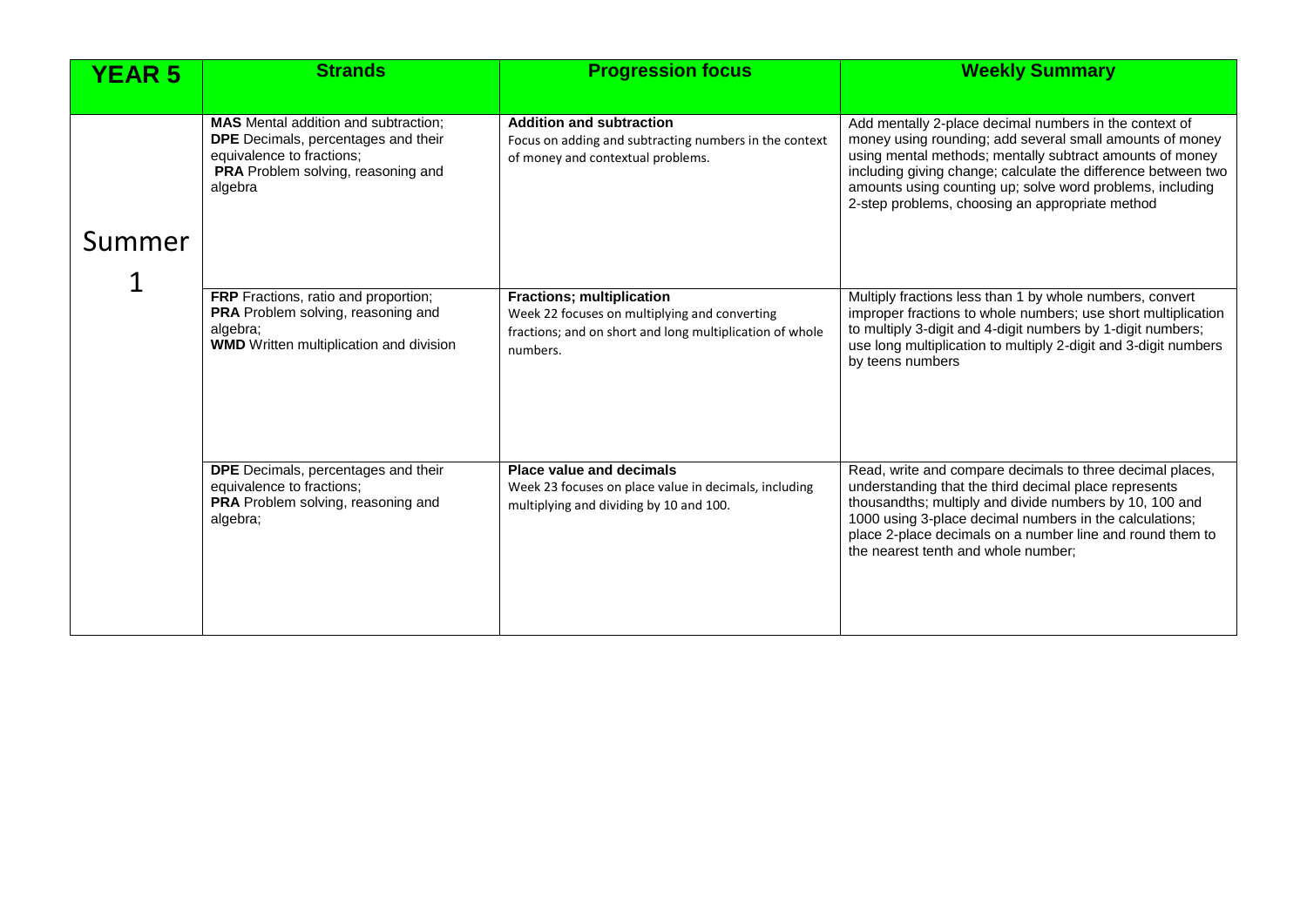|                        | <b>NPV</b> Number and place value                                                                                                           | Focus on place value to 3-decimal places                                                                                                                                                             | read, write, order and compare 3-place decimal numbers;<br>understand and use negative numbers in the context of<br>temperature                                                                                                                                                                                                                                                                                                                                                                                                                                                                                            |  |
|------------------------|---------------------------------------------------------------------------------------------------------------------------------------------|------------------------------------------------------------------------------------------------------------------------------------------------------------------------------------------------------|----------------------------------------------------------------------------------------------------------------------------------------------------------------------------------------------------------------------------------------------------------------------------------------------------------------------------------------------------------------------------------------------------------------------------------------------------------------------------------------------------------------------------------------------------------------------------------------------------------------------------|--|
|                        | <b>GPD</b> Geometry: position and direction;<br>PRA Problem solving, reasoning and<br>algebra;<br><b>GPS</b> Geometry: properties of shapes | Coordinate geometry; 2D and 3D shapes<br>Week 24 focuses on plotting, reflecting and translating<br>shapes on coordinate grids; and on extending<br>understanding of properties of 2D and 3D shapes. | Read and mark co-ordinates in the first two quadrants; draw<br>simple polygons using co-ordinates; translate simple<br>polygons by adding to and subtracting from the co-ordinates;<br>reflect simple shapes in the y axis or in a line, noting the<br>effect on the co-ordinates; translate simple shapes and note<br>what happens to the co-ordinates; draw regular and irregular<br>2D shapes using given dimensions and angles; use the<br>properties of 2D shapes, including rectangles, to derive<br>related facts; identify 3D shapes from 2D representations;<br>create 3D shapes using 2D nets and draw 3D shapes |  |
|                        | <b>WAS</b> Written addition and subtraction; PRA<br>Problem solving, reasoning and algebra                                                  | <b>Addition and subtraction</b><br>Week 25 focuses on written methods of addition and<br>subtraction, and choosing efficient strategies to solve<br>problems.                                        | Add 5-digit numbers using written column addition; subtract<br>5-digit numbers using written method (decomposition); check<br>answers to subtractions using written column addition; solve<br>subtractions of 4- and 5-digit numbers using written column<br>subtraction or number line counting up                                                                                                                                                                                                                                                                                                                        |  |
| <b>Assessment Week</b> |                                                                                                                                             |                                                                                                                                                                                                      |                                                                                                                                                                                                                                                                                                                                                                                                                                                                                                                                                                                                                            |  |
|                        | <b>MMD</b> Mental multiplication and division; PRA<br>Problem solving, reasoning and<br>algebra; FRP Fractions, ratio and proportion        | Multiplication and division and fractions<br>Weeks 26 and 27 focus on factors and multiples; on<br>securing the concept of equivalent fractions to enable                                            | Identify factors and multiples, find factor pairs; revise<br>equivalent fractions; compare and order fractions with related<br>denominators; add fractions with same or related<br>denominators, then convert answer into a mixed number;                                                                                                                                                                                                                                                                                                                                                                                  |  |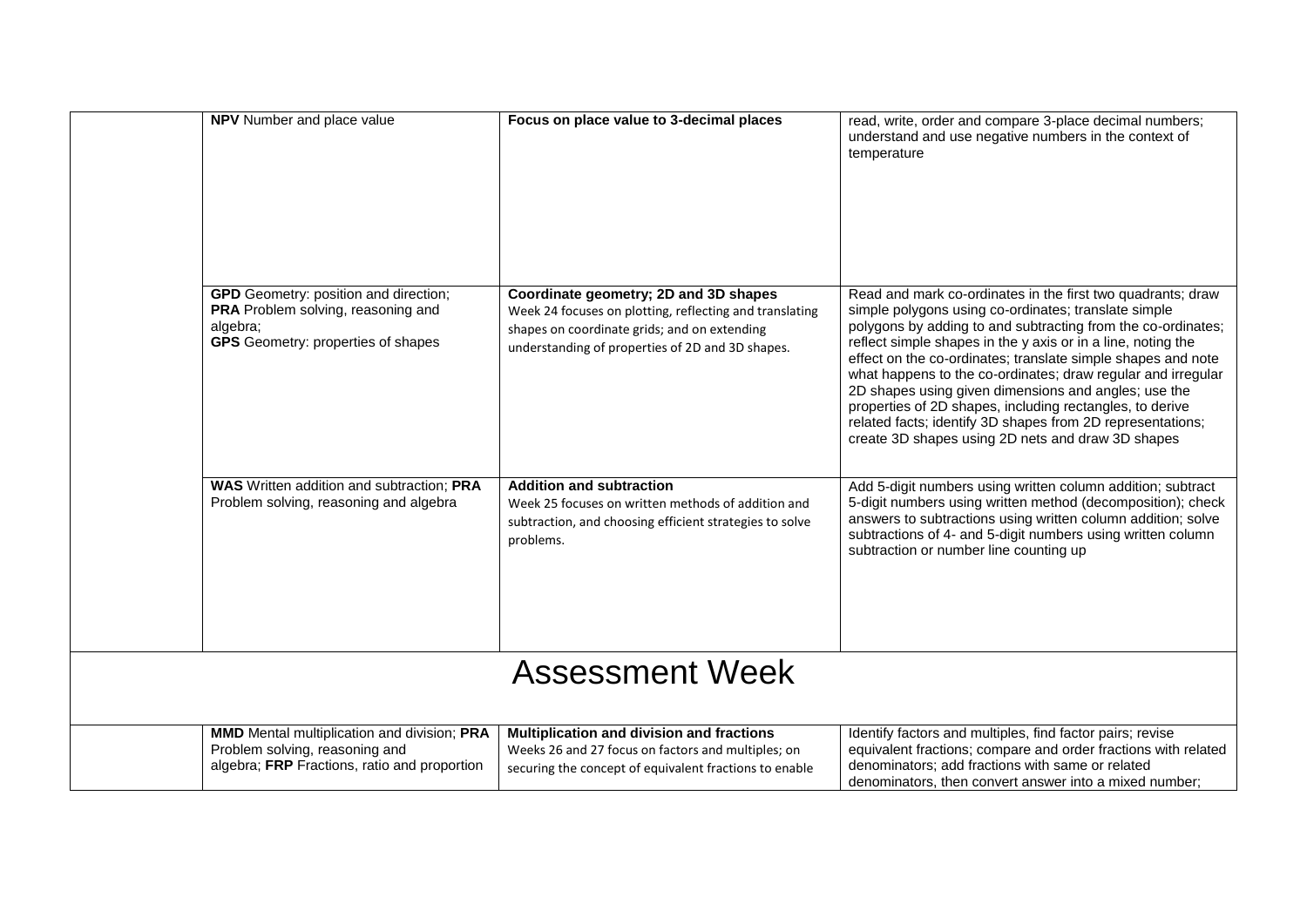| Summer |                                                                                                                                        | calculations with fractions; and on further developing<br>written methods of multiplication and division.                                                                                        | subtract fractions with same and related denominators,<br>revise multiplying fractions by whole numbers                                                                                                                                                                                                                            |
|--------|----------------------------------------------------------------------------------------------------------------------------------------|--------------------------------------------------------------------------------------------------------------------------------------------------------------------------------------------------|------------------------------------------------------------------------------------------------------------------------------------------------------------------------------------------------------------------------------------------------------------------------------------------------------------------------------------|
|        |                                                                                                                                        |                                                                                                                                                                                                  |                                                                                                                                                                                                                                                                                                                                    |
|        | <b>WMD</b> Written multiplication and division                                                                                         | Multiplication and division and fractions<br>Weeks 26 and 27 focus on factors and multiples; on<br>securing the concept of equivalent fractions to enable<br>calculations with fractions; and on | Use short division to divide 3-digit numbers by 1-digit<br>numbers and 4-digit numbers by 1-digit numbers, including<br>those which leave a remainder; express a remainder as a<br>fraction;                                                                                                                                       |
|        | <b>WMD</b> Written multiplication and division                                                                                         | further developing written methods of multiplication<br>and division.                                                                                                                            | use long multiplication to multiply 3-digit and 4-digit numbers<br>by teens numbers                                                                                                                                                                                                                                                |
|        | DPE Decimals, percentages and their<br>equivalence to fractions; FRP Fractions, ratio<br>and proportion; NPV Number and place<br>value | Fractions, decimals and percentages<br>Week 29 focuses on understanding percentages and<br>how they relate to fractions and decimals, and solving<br>problems by finding percentages of amounts. | Understand what percentages are, relating them to<br>hundredths; know key equivalences between percentages<br>and fractions, finding percentages of amounts of money; find<br>equivalent fractions, decimals and percentages; solve<br>problems involving fraction and percentage equivalents; write<br>dates using Roman numerals |
|        | NPV Number and place value;<br><b>STA Statistics;</b><br><b>MEA</b> Measurement;<br>PRA Problem solving, reasoning and algebra         | <b>Revision</b><br>focuses on revision of: line graphs and calculating time<br>intervals;                                                                                                        | Find cubes of numbers to 10; draw and interpret line graphs<br>showing change in temperature over time; begin to<br>understand rate; use timetables using the 24-hour clock and<br>use counting up to find time intervals of several hours and<br>minutes; solve problems involving scaling by simple                              |